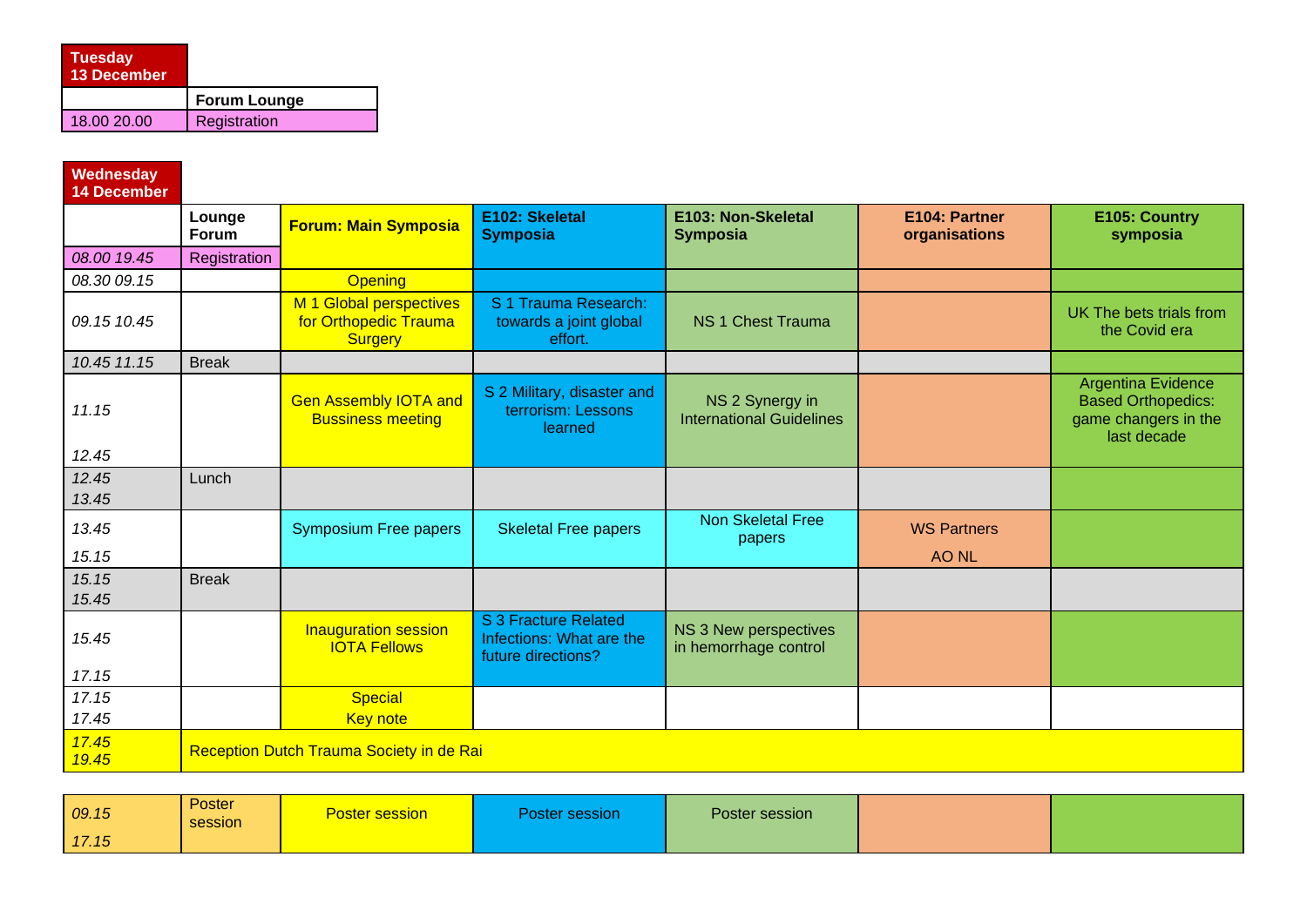| <b>Thursday</b><br><b>15 December</b> |                        |                                                          |                                                                        |                                                       |                                   |                                                                        |
|---------------------------------------|------------------------|----------------------------------------------------------|------------------------------------------------------------------------|-------------------------------------------------------|-----------------------------------|------------------------------------------------------------------------|
|                                       | Lounge<br><b>Forum</b> | <b>Forum: Main Symposia</b>                              | E102: Skeletal<br><b>Symposia</b>                                      | E103: Non-Skeletal<br><b>Symposia</b>                 | E104: Partner<br>organisations    | E105: Country<br>symposia                                              |
| 08.00 17.45                           | Registration           |                                                          |                                                                        |                                                       |                                   |                                                                        |
| 08.30 09.15                           |                        | M 4 Trauma Research:<br>towards a joint global<br>effort | S 4 Pediatric trauma                                                   | NS 4 New perspectives<br>in hemorrhage control        | <b>WS Partners ESTES</b>          |                                                                        |
|                                       |                        | M 5 Polytrauma                                           |                                                                        | NS 5 Hybrid OR: Is the                                | <b>WS Partners</b>                | <b>JSFR</b>                                                            |
| 09.15 10.45                           |                        | management; The<br>multidisciplinary<br>approach         | S 5 The Frail Trauma<br><b>Patient</b>                                 | interventionalist your<br><b>Best Friend Forever?</b> | <b>DGU/DKOU</b>                   | Femoral fractures in<br>elderly: Japan<br>experience                   |
| 10.45 11.15                           | <b>Break</b>           |                                                          |                                                                        |                                                       |                                   |                                                                        |
| 11.15<br>12.45                        |                        | <b>Symposium Free papers</b>                             | Skeletal Free papers                                                   | Non skeletal Free papers                              | <b>WS Partners</b><br><b>ATLS</b> | Isreal 3D imaging and<br>Robotics for pelvic and<br>acetabular surgery |
| 12.45<br>13.45                        | Lunch                  |                                                          |                                                                        |                                                       |                                   |                                                                        |
| 13.45<br>15.15                        |                        | M 6 Trauma systems                                       | S 6 Smart implants,<br>smart surgery!                                  | NS 6 Surgical Critical<br><b>Care and Burns</b>       | <b>WS Partners</b><br><b>OTC</b>  | India Femurfractures.<br>how we do it                                  |
| 15.15<br>15.45                        | <b>Break</b>           |                                                          |                                                                        |                                                       |                                   |                                                                        |
| 15.45                                 |                        | M 7 Evidence based<br>trauma care research               | S 7 Military, disaster and<br>terrorism: Lessons<br>learned in austere | NS 7 Damage Control:<br>roles and responsabilities    | <b>WS Partners DSATC</b>          | Australia The role of<br>acute definit mimimally                       |
| 17.15                                 |                        |                                                          | circumstances                                                          |                                                       |                                   | invasive internal fixation                                             |
| 17.15<br>17.45                        |                        | <b>Special</b>                                           |                                                                        |                                                       |                                   | in pelvic trauma                                                       |
| 19.00                                 |                        | <b>Key note</b>                                          |                                                                        |                                                       |                                   |                                                                        |
| 22.00                                 |                        |                                                          | <b>Congres party and dinner</b>                                        |                                                       |                                   |                                                                        |

| 09.15 | Poster  |                       |                 |                |  |
|-------|---------|-----------------------|-----------------|----------------|--|
| 17.15 | session | <b>Poster session</b> | Poster session_ | Poster session |  |